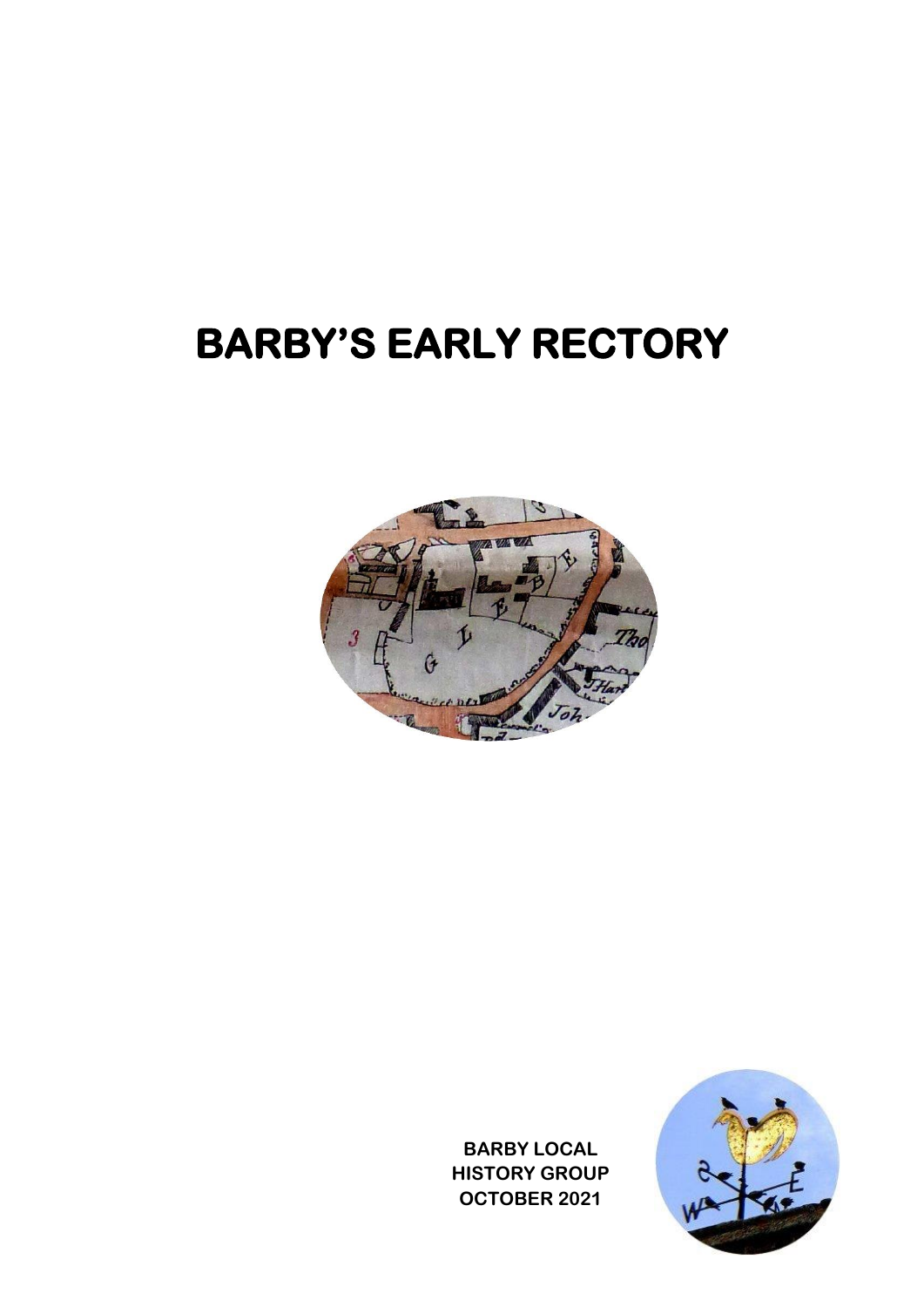## **BARBY'S EARLY RECTORY<sup>i</sup>**

We are fortunate to have three paintings of this early Rectory which give a good idea of its appearance and some changes made to it over the years before it was pulled down in the mid nineteenth century. These pictures have only recently come to our notice. An undated pair show the front (north) and rear (south) views of the Rectory, and the third the south at an earlier point in its history (in 1700 according to a note on the back). The last has been deposited in Northamptonshire Record Office (NRO); the other two are in the present Rectory".

The earlier painting (below) shows the south front before a new wing was built in place of the rather ramshackle affair depicted. Its colouring suggests it could have been of brick (a high class building material at this period), but it may have been of red sandstone like the church tower. The building on the right is certainly painted with a definite suggestion of stone on the gable end.



*The old Rectory from the south c 1700*

This early Rectory may well have been built or extended by the Isham family. They were sold the advowson (the right to appoint the Rector) together with the Lordship of the Manor in the 1610s by the heirs of Lord Zouche, whose ancestors, according to Baker's *History of Northamptonshire* (published 1830), had held the Manor since the 1200s. Baker says "*Parliamentary Commissioners in 1655 certified it to be a*  parsonage worth £162 pa in the gift of Lady Montague, Mr Thorp incumbent<sup>"iii</sup>. Lady Montague was formerly Ann Isham, daughter of Gregory Isham of Braunston.

Thomas Isham was Rector of Barby from 1662, replacing Richard Thorp, a Puritan who refused to subscribe to the Act of Uniformity. Thomas's father Zaccheus (died Barby 1651) was the brother of Gregory Isham who was then Lord of the Manor of Barby. Gregory left the manor and advowson to Ann, later Lady Montague. In the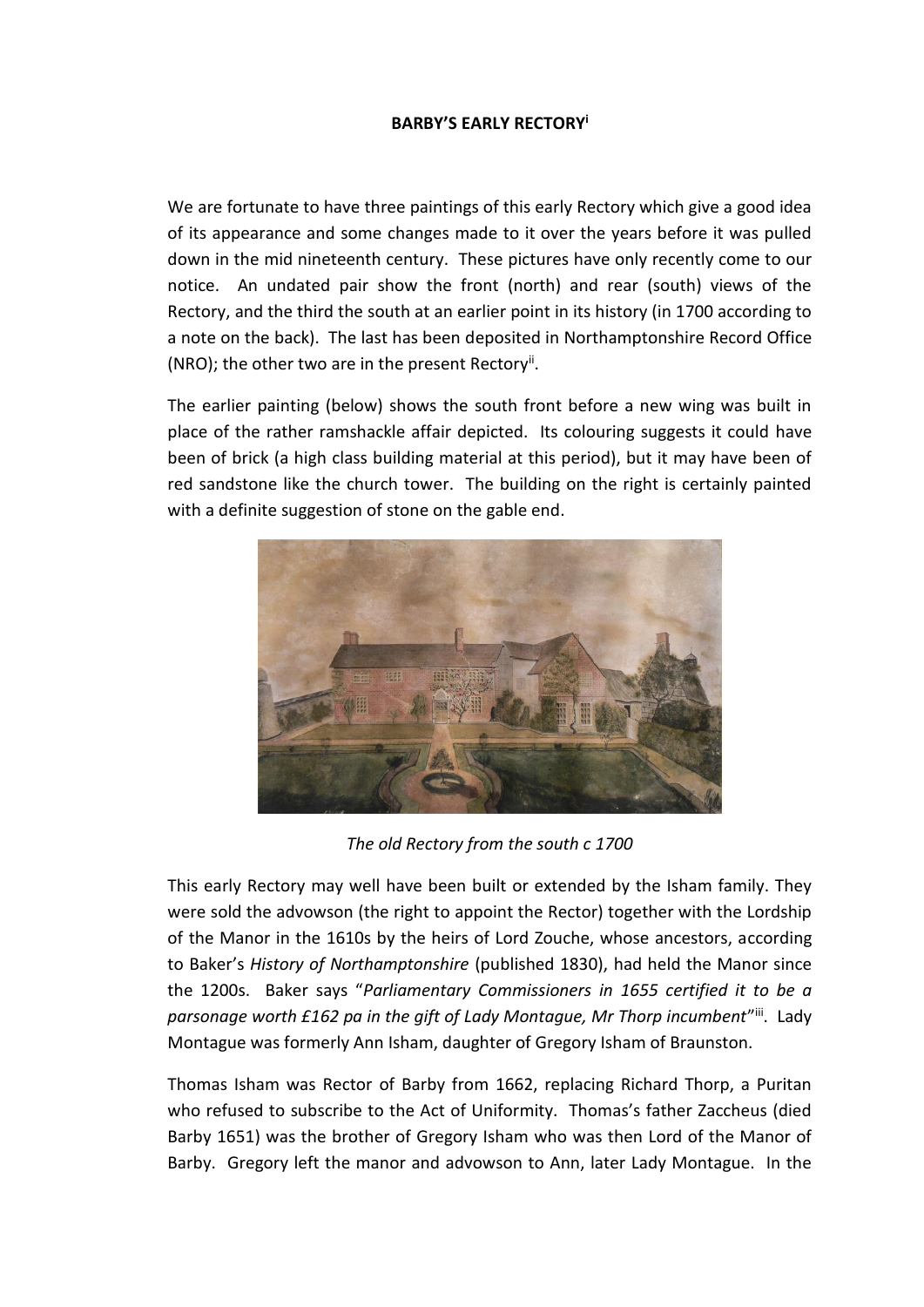Hearth Tax of 1674<sup>iv</sup> "Mr Isham" is listed with six hearths, far the largest number in the village, although in the earlier listing of 1662 he had seven. Most other people had only one or two hearths. Thomas died in 1676 at the age of 59; his will proved at Northampton mentioned only two sons and his wife.<sup>v</sup>

In 1677 Thomas Isham was succeeded as Rector by the Reverend Knightley Holled, whose father Jonathan of Cottingham had bought the advowson from the Ishams in 1671. Holled's surviving inventory taken in October 1700 (to be found at NRO) gives us much detail of the rooms and furnishings. The number of fireplaces seems not to have increased since Isham's time as there is mention of only six sets of fireirons. These were in the Kitchen, the Little Parlour and the Chamber above it, the Great Parlour and the Chamber above it, and the Brown Chamber. There was also a furnace in the brewhouse. Other rooms listed are the Hall, the Mill Chamber and a Chamber next to it, the Hall Chamber, the Kitchen Chamber, Cellar Chamber, Cellar, Buttery and Garret, and the Study of Books which may just have meant the books themselves (these were valued at £30). Outside, as well as the brewhouse were the Dairy, Stable with Barn over, four other barns including the Tithe Barn, a woodhouse and coalhouse. The whole of the live and dead stock, goods and chattels was valued at £314 19s.

There was a considerable amount of furniture when compared with surviving inventories of Barby yeomen. As well as the books and fireirons, Mr Holled had a clock, two pictures, three glasses (mirrors), a screen, curtains and rods in three bedrooms, glasses and plate. There were ten chairs and three tables in the Little Parlour, two tables and twelve cane chairs in the Great Parlour, a further six cane chairs in the Great Parlour Chamber, a chest of drawers, a close stool and sundry other chairs, stools, presses (cupboards), chests and boxes as well as nine beds and bedding in various chambers.

Knightley Holled was followed in 1701 after a few months' gap by his son, also named Knightley, and his son, a third Knightley, followed him 1756-1797. This service by the Holleds of 120 years in one parish is the second longest recorded in Northamptonshire by one family.

The two small wings at each end of the Rectory's front elevation and another on the back shown in the pair of later paintings were probably added during the tenure of the second Knightley Holled, but before the Window Tax Assessment of 1752<sup>vi</sup> when Mr Holled was taxed for 28 windows, the largest number in the village - 26 can be counted in the paintings. It is possible that the seemingly brick building of 1700 was fronted in stone and the windows altered at the same time. A dovecote is shown built into the rear wall at what was probably the service end as the windows are much smaller.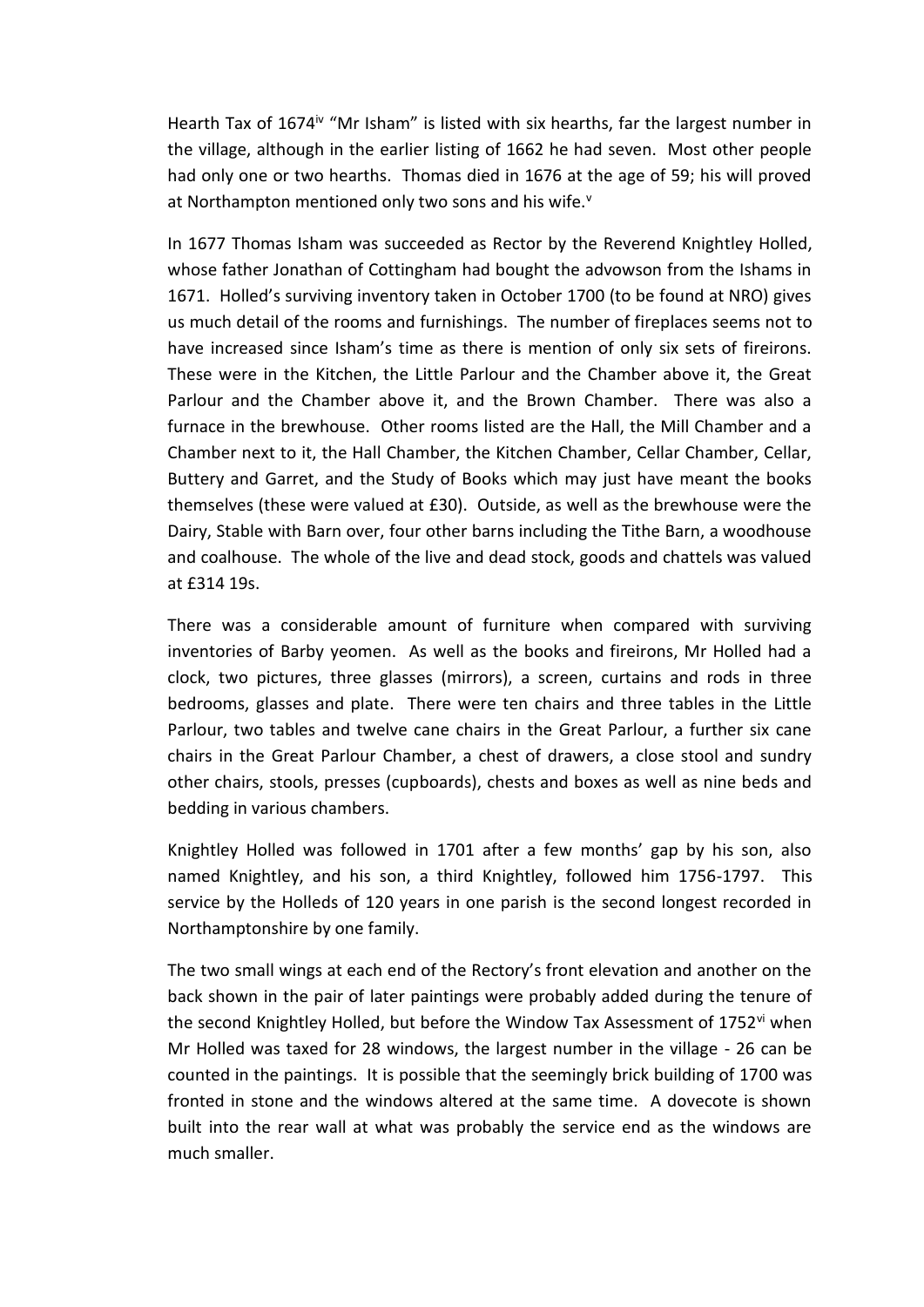

*Barby Rectory south elevation c 1750*

*The shaped trees on the left flanked the door through the wall to the Churchyard; they or their descendants are still there in the garden of one of the houses of the present Rectory Close, built on the site in the 1960s. Part of one can also be seen in the earlier painting*



*The Rectory from the front (north elevation) c 1750*

On 24 Feb 1787 the Rectory and Advowson, glebe lands and tithes said to be worth £439 pa were advertised for sale under decree of Court of Chancery Joseph Butler clerk v Knightley Holled DD, and bought for £4700 by William Gillbee, a wealthy member of the Fishmongers' Company of London. vii He left it in 1791 to his son